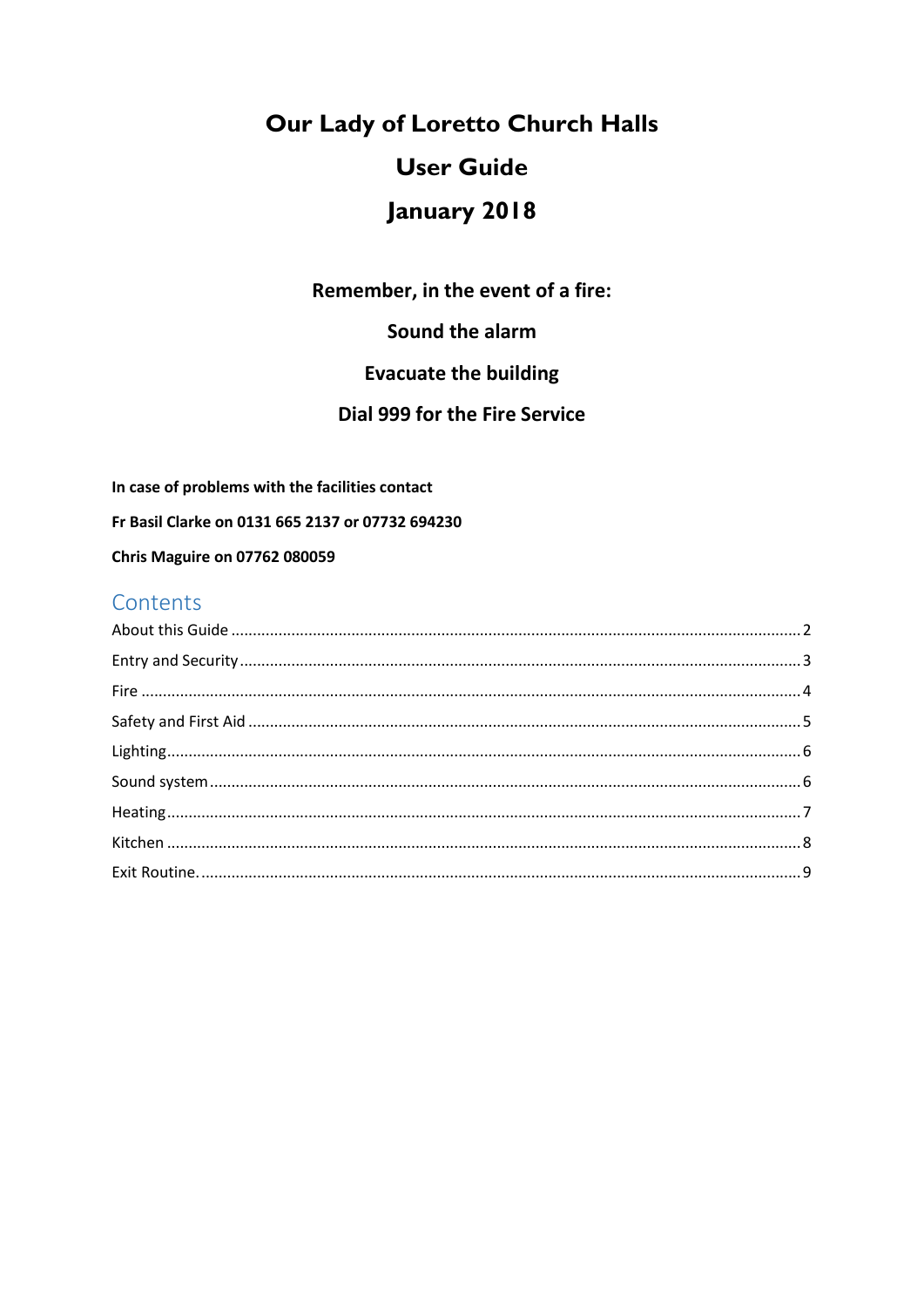# <span id="page-1-0"></span>About this Guide

Thank you for booking our halls for your event. This guide should give you all the information you need as a user of the halls.

#### Our basic principles

This is a facility owned and operated by a Roman Catholic faith community. There is a Hall Management Group made up of parish members. On behalf of the parish, this group has responsibility for managing the building fabric, fixtures and equipment, organising lets and ensuring that all relevant policies and regulations are adhered to.

We would ask you to:

- Treat the hall, fixtures and fittings as if they were your own and leave them as you would wish to find them.
- Have respect for our neighbours, especially when leaving at night.
- Recycle your waste where possible.

#### Your terms of lease

You will have been given, and asked to sign, a terms of lease as a part of your booking confirmation.

This will include specific dates and times when your booking is for. You may only use the halls during these times. Please allow time at the end of your event to ensure that the halls are clean and tidy, that all equipment is returned back where you found it and the rubbish is put out.

#### Protection of Vulnerable Groups

The parish has a policy and appropriate checks to ensure protection for children and vulnerable adults while they are on parish premises and/or taking part in activities run by the parish.

Hall users who are not part of the parish must ensure that they have suitable policies in place, including PVG checks on individuals. This will form a part of your terms of lease and the Hall Management Group may ask for evidence that such a policy is in place prior to and at any point during a let.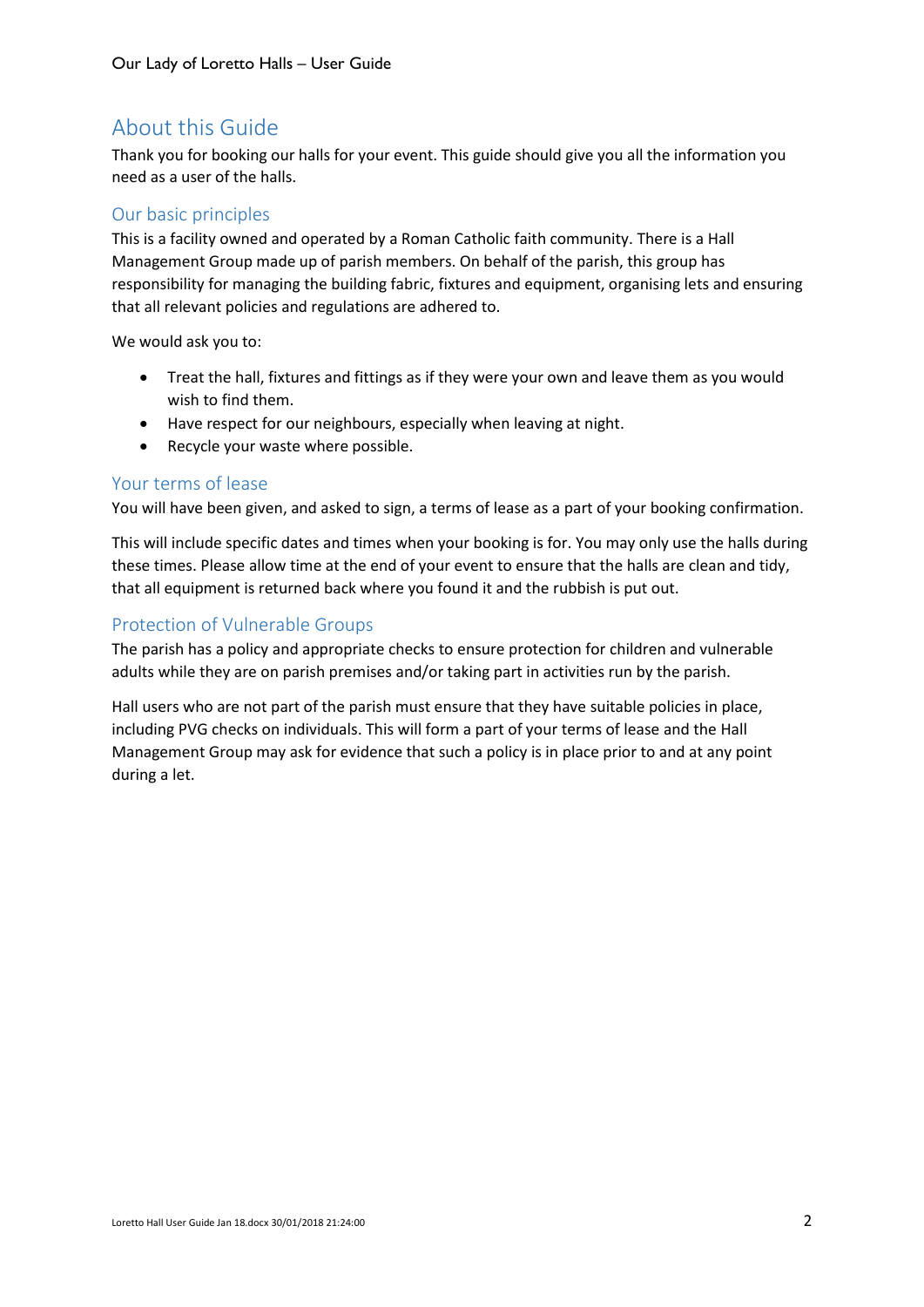# <span id="page-2-0"></span>Entry and Security

#### Main door

The main door is secured by a single self-locking latch. The key takes a quarter turn to the left to unlock from the outside. It locks automatically when closed, but you might have to give it a final push or tug.

There are two light switches on your right as you open the front door. One for the passage and one for the outside porch light.

For security purposes, the door MUST be left closed when using the hall unless you have someone always in the hallway. Use the security buzzers to let people in.

#### Security buzzers

Hall 1 is the main hall

Hall 2 is the downstairs meeting room / small hall

Hall 3 is the upstairs room

Each room has its own entry phone and remote door release button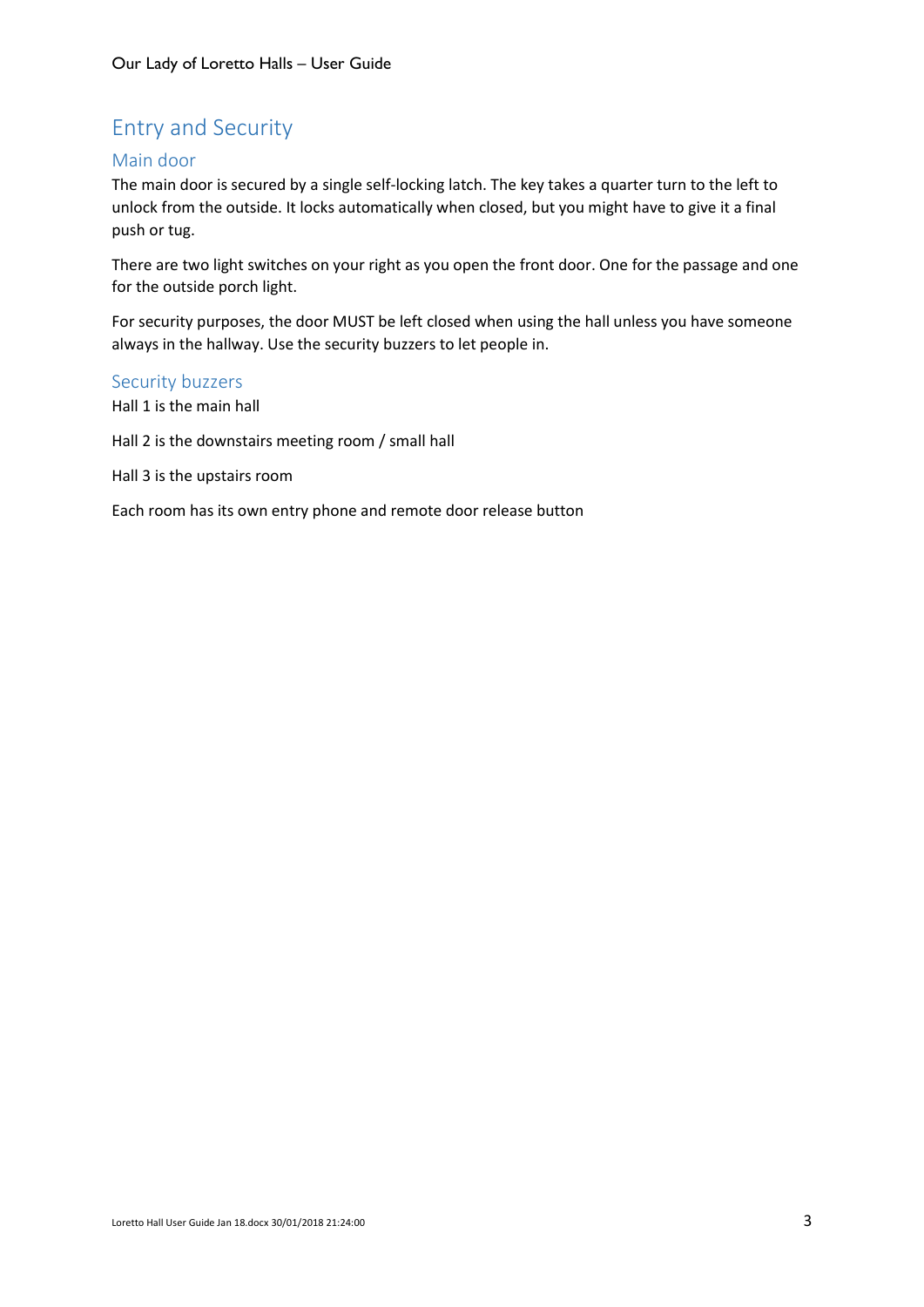# <span id="page-3-0"></span>**Fire**

*As a hall user, you have responsibility for making yourself familiar with the arrangements for fire safety provided in the halls; fire call points, emergency exits and firefighting equipment.*

*Regular users should have fire safety plans and make appropriate provision for persons with reduced mobility or other vulnerable groups.*

*If a fire does break out the advice is simple: Get out, stay out, call 999 and give the address: 17 Newbigging, Musselburgh, EH21 7AJ*

There are three clearly signed fire exits other than the main door:

- Off the corridor to the ladies toilets.
- Halfway down the main hall on the right.
- Between the disabled and gents toilets at the entrance area.

There are red fire 'break glass' call points at the fire exits which will sound a building wide alarm.

Emergency lighting is in place that will clearly mark the fire escapes in the event of a loss of power.

The halls have appropriate fire extinguishers in prominent positions. There is a fire blanket in the kitchen near the servery wall.

Do not tamper with or move the portable fire safety equipment, such as using extinguishers to prop doors.

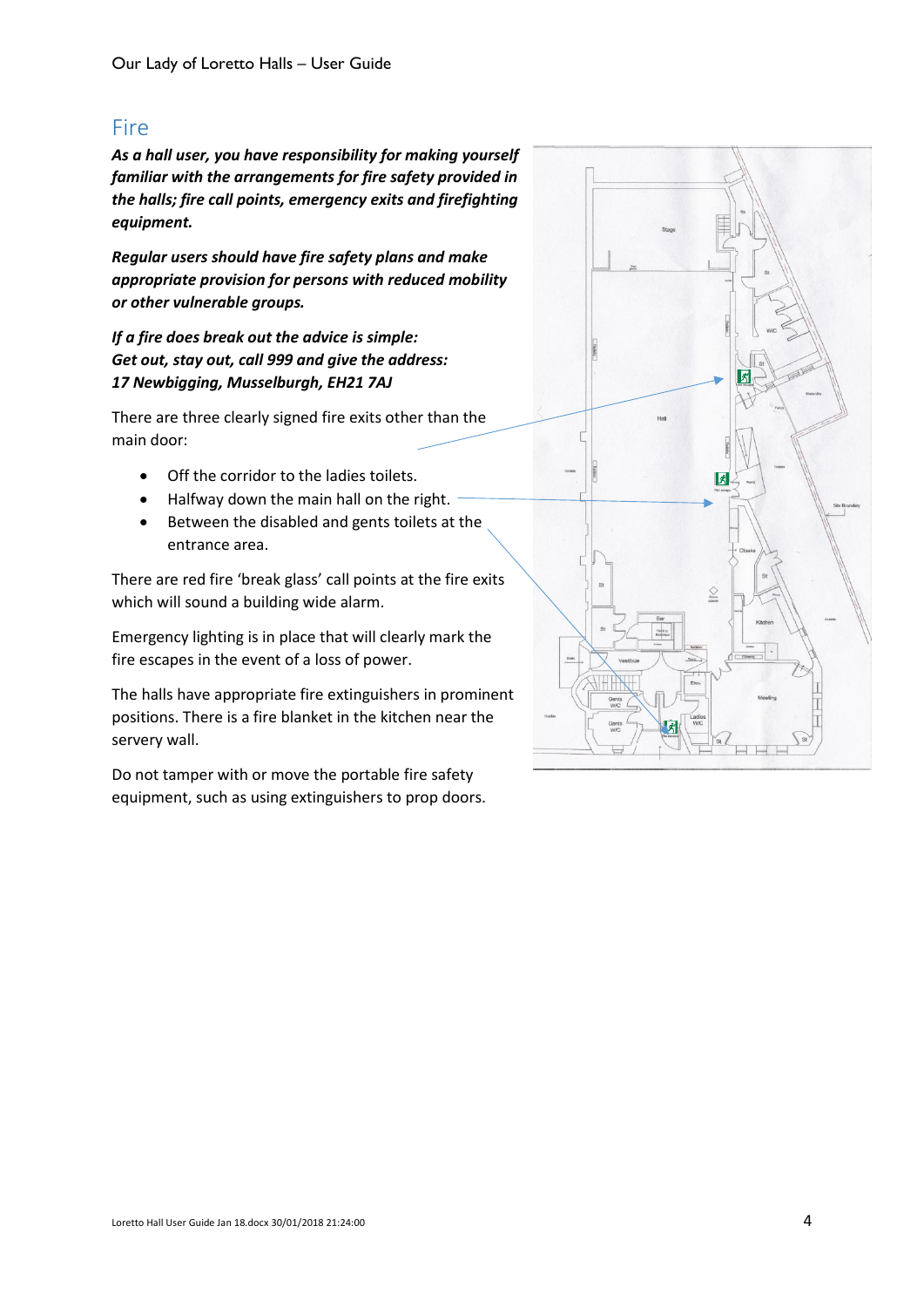Our Lady of Loretto Halls – User Guide

# <span id="page-4-0"></span>Safety and First Aid

You are responsible for the safety during your event.

There is a first aid kit in the cupboard in the kitchen.

Please record all incidents or accidents in the incident book.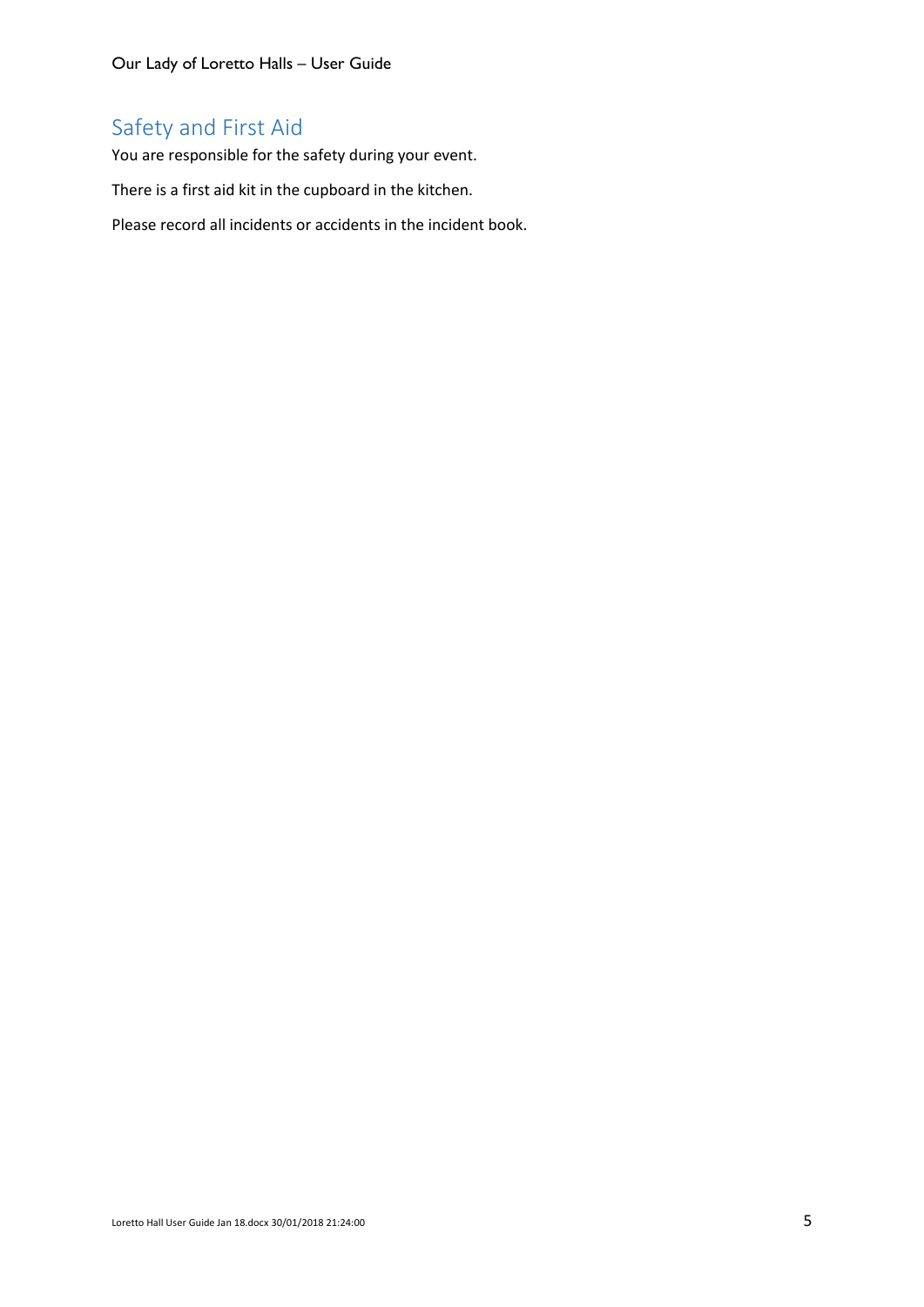# <span id="page-5-0"></span>Lighting

#### *Please always consider energy use and think about which lights you need on while you are using the halls.*

#### Coming in

There are two light switches on your right as you open the front door. One for the passage and one for the outside porch light.

The main switches are in the cupboard up the corridor on the right past the gents.

First find the two light switches on the bottom left. On turns on the light in the cupboard. The other is for the emergency lights through the hall. Switch both on.

#### Main Hall Lighting

For the ceiling lights look at the block of 8 switches marked "Main Lighting in rows from the bar". Use these for general lighting, sports etc.

For gentler lighting, you can use the block of 8 switches on the lower right. These control the main hall pelmet uplighters and downlighters.

#### Small Hall Lighting

In the upper right hand block of 8 switches control, the leftmost two switches on the top row will switch on the ceiling lights and the spotlights.

There are further switches for the spotlights and window uplighters inside the small hall on the left of the window near the kitchen door.

#### Upstairs

The stair lights are the leftmost switch on the lower row of the upper right hand block of 8.

#### Toilets

The gents and disabled toilet lights are the remaining switches on the top right block, marked in red.

The light switches for the ladies toilets are in the corridor and just inside the door to the toilets themselves.

#### Kitchen

The kitchen light switch is just inside the door from the small hall. The serving area switches are just outside the kitchen door to the servery.

# <span id="page-5-1"></span>Sound system

There is a sound system with microphones available on the stage.

Please advise in advance if you need to use the sound system and we will arrange for someone to set this up and walk you through it.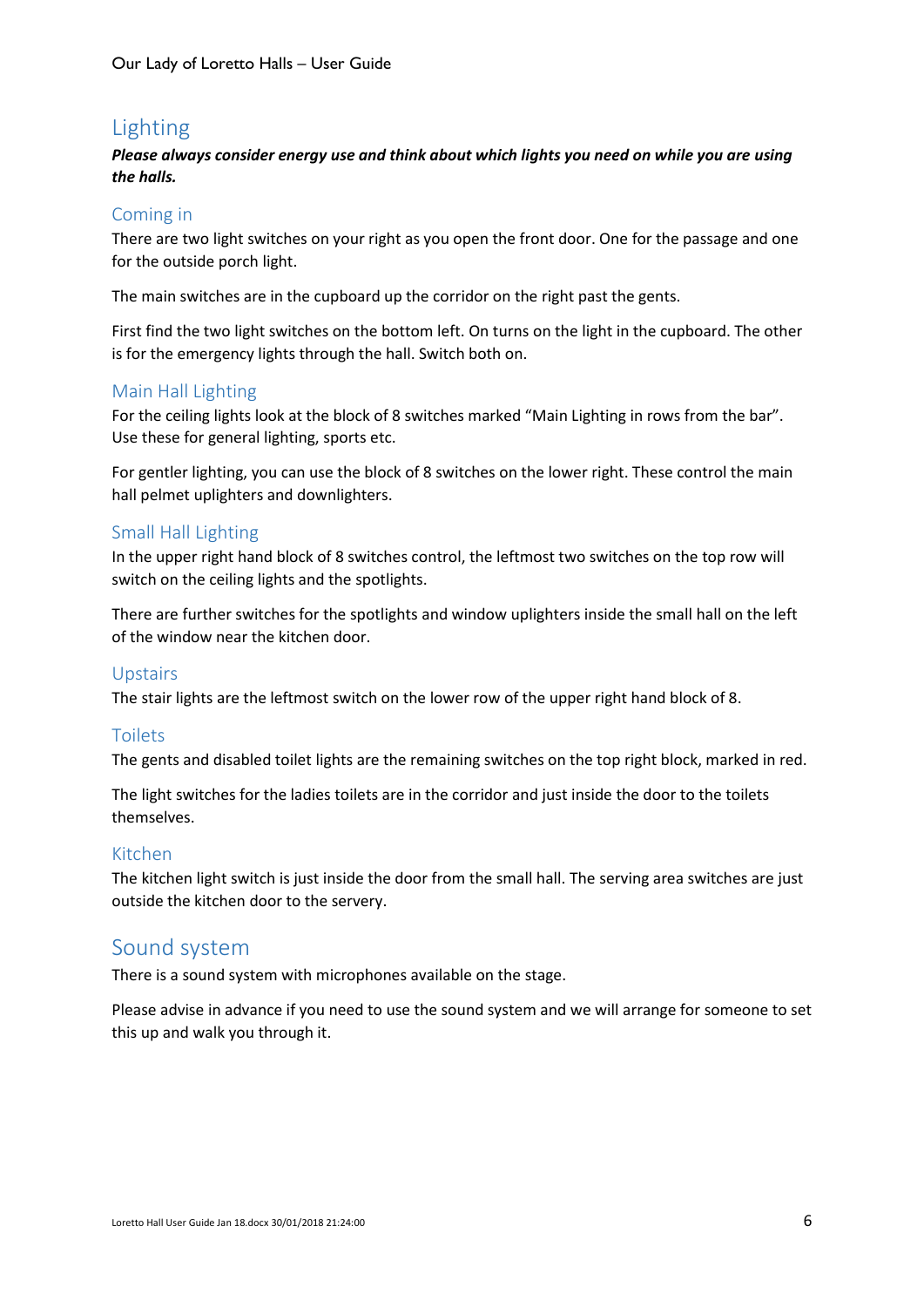# <span id="page-6-0"></span>Heating

#### Main Hall

The fan convector heaters will have been programmed for your event.

Please do not touch the wall switches by each heater.

If you need to control the heat at all, there are three settings for the booster fans, found on the switches in the lighting cupboard.

The top setting is HIGH, the bottom is LOW, and the middle setting turns the fans OFF.

The left hand switch is for the area nearest the kitchen, the right hand for nearest the stage.



Please remember that they must be left on HIGH at the end of your event.

#### Small Hall & Upstairs

There are conventional radiators in these rooms. They will have been programmed for your event. They can be controlled using the thermostatic valves on each radiator.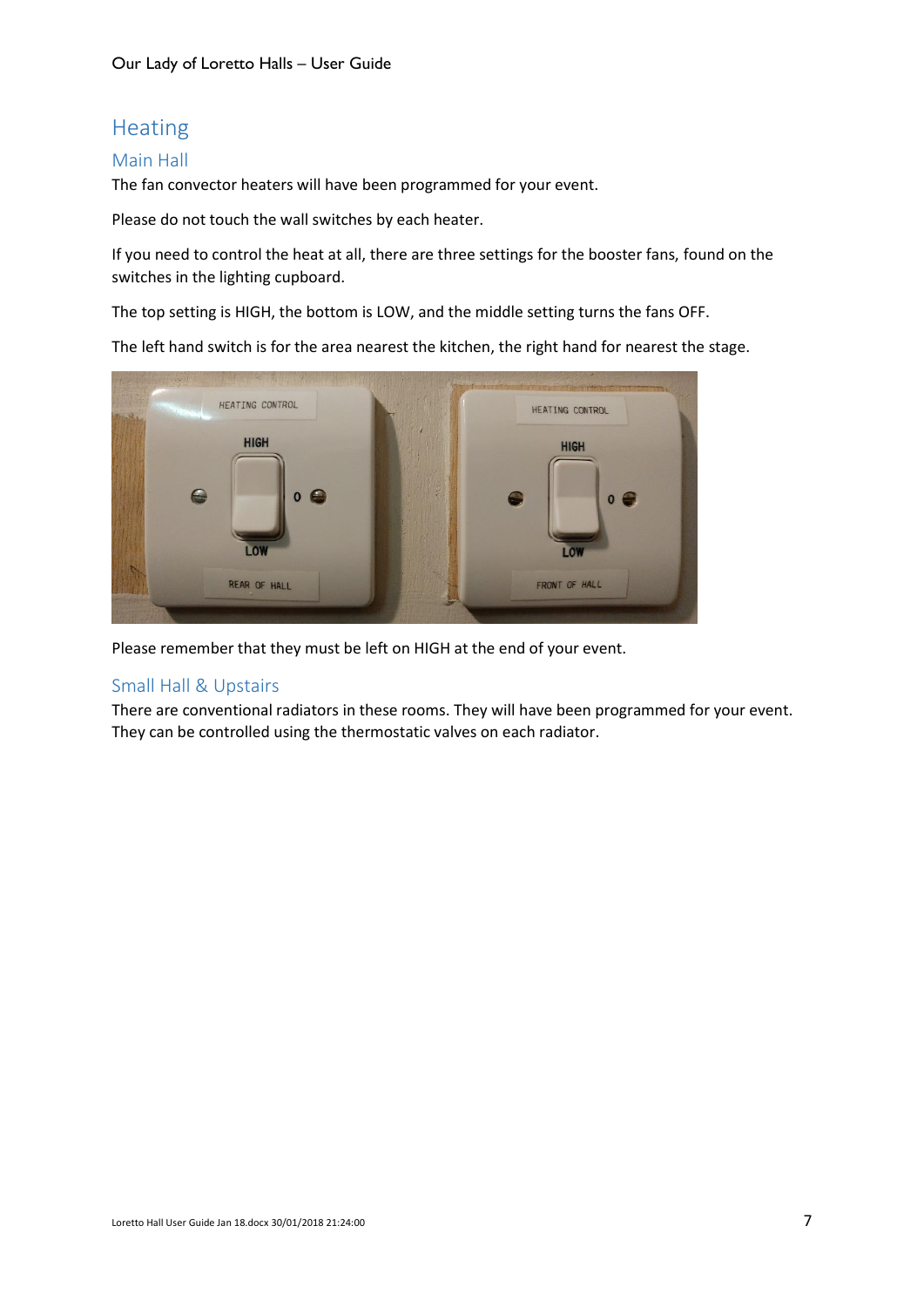# <span id="page-7-0"></span>Kitchen

#### Instant Hot Water Boiler

There are clear instructions above the boiler. It takes about ten minutes to heat up once it's plugged in. Please do not turn off the water supply.

#### Oven

The oven has a spark igniter.

To light: Open the oven doors. Turn the oven control (3<sup>rd</sup> one from the right) to full. There are two push buttons inside the oven door; push and hold the right hand one to start the gas and push the left for the spark igniter. Once the gas is lit, hold the right hand button for 15 seconds and then release. If the gas doesn't stay lit, repeat. If it stays lit, shut the oven doors and set the proper temperature.

#### Kitchen equipment

Please replace all of the kitchen equipment, clean and dry, back where you found it. Crockery and cutlery storage is clearly marked

#### Tea Towels

Either bring you own tea towels, or if you use the ones in the hall, take them away to launder and return.

#### Kitchen health and hygiene

See the terms of lease for your responsibilities for kitchen hygiene and food safety.

#### Waste

All waste should be bagged and placed in the outside bins before you leave. The code for the bin cage padlock is 2878.

Parish users on a Sunday (teas and coffee after mass) need to bring the bins down to the street corner outside the florist shop, beside the public bin.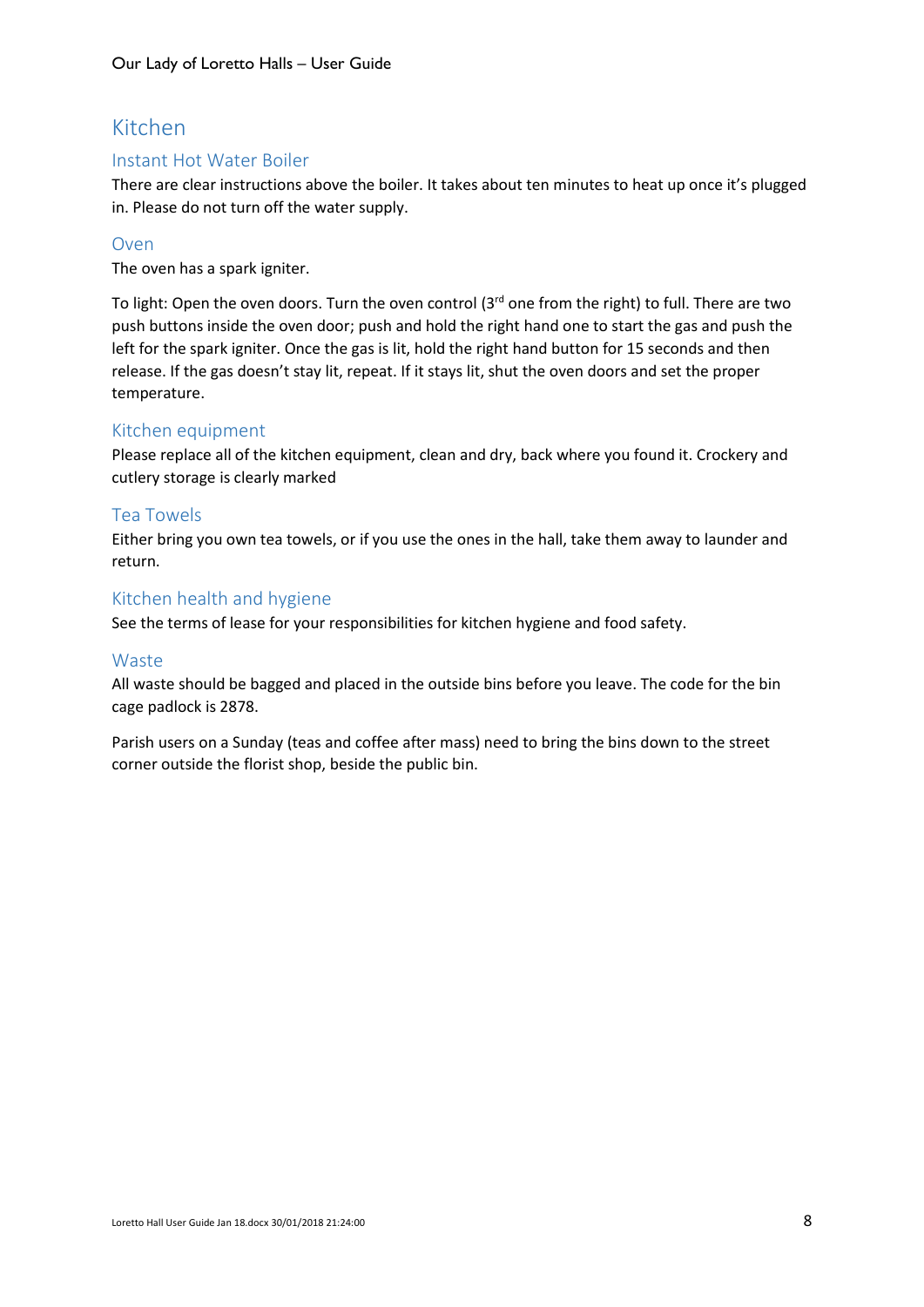### <span id="page-8-0"></span>Exit Routine.

Check no one is hiding…

Start in the ladies toilets.

Ensure lights in the ladies toilets are off and windows and fire exit closed.

Come back through the main hall.

Check the main hall emergency exit / disabled access is properly closed and locked.

Go through the kitchen servery, turn off the lights as you go and ensure no food is left in the freezer.

In the kitchen, ensure no food is left out or in the fridge.

Ensure the instant water boiler is off and unplugged and that the ovens / cooker are off.

Ensure kitchen windows are closed.

Switch off the kitchen lights and go into the small hall.

Check the spotlights and uplighters are off.

Go out the small hall to the lighting cupboard.

Switch off all lights, main hall, small hall and toilets.

Set the heating switches to HIGH.

Switch off the emergency and cupboard lights.

Check upstairs, making sure the areas are clear.

Go to the front door.

Switch off the passage and porch lights.

Pull the front door closed and ensure it is properly locked.

#### *Thanks for using the hall!*